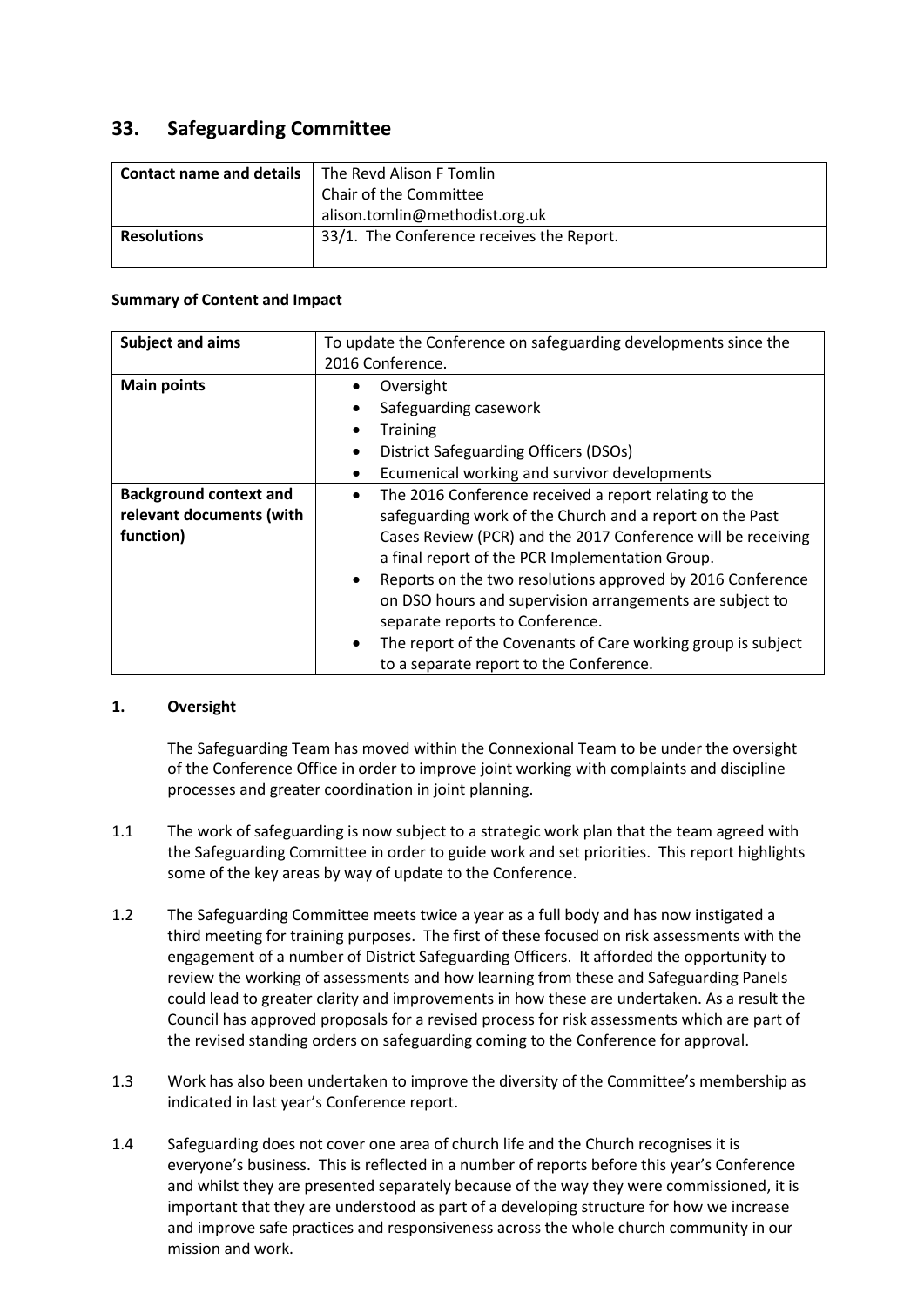1.5 There has been no reduction in society's on-going exposure to safeguarding matters whether they relate to past cases or current allegations and convictions of abuse. The more recent allegations arising from the world of football clubs have caused many to wonder which organisation might be next in revealing unsafe practices and behaviours from the past or in the present. The exposure of past allegations of abuse in football resembled much of the experience of the Methodist Church in revealing and then dealing with past cases. At the same time, last year has seen our colleagues in other churches, particularly the Roman Catholic Church and the Church of England, answering questions about a series of (sometimes high profile) cases of clergy abuse. We have to assume that the Methodist Church cannot be immune to such a case or cases arising from our work, either from the past or in the present. We cannot afford to reduce our efforts to take full advantage of the learning from our PCR and understand the steps we need to take now in order to continue to make our churches the safest environments and most nurturing places for members and users alike.

## **2. Safeguarding casework and development work**

2.1 Considerable work has been undertaken over the last 12 months to improve case management and recording processes. A new file management system is being introduced and significant work has been undertaken in reviewing our statistical data collection methods. As a result it is difficult to easily compare all categories of work with previous measures but the table below provides a good overview of where the work is now occurring.

| PCR cases open at 31 August 2016                   | 565 |
|----------------------------------------------------|-----|
| PCR cases closed during this period                | 168 |
|                                                    |     |
| DBS cases open at 31 August 2016                   | 30  |
| DBS cases closed during this period                | 106 |
|                                                    |     |
| Non DBS cases open at 31 August 2016               | 362 |
| Non DBS cases closed during this period            | 37  |
|                                                    |     |
| <sup>1</sup> Post PCR cases open at 31 August 2016 | 48  |
| Post PCR cases closed during this period           | 10  |

#### **Case work statistics for connexional year ending 31 August 2016**

<sup>1</sup>Cases that related to past issues but have been received since the end of the PCR reporting period have been reclassified as Post PCR during this connexional year.

#### **Casework statistics for the** *first six months* **of the current connexional year ending 31 August 2017**

| PCR cases open at 28 February 2017       | 407 |
|------------------------------------------|-----|
| PCR cases closed during this period      | 158 |
|                                          |     |
| DBS cases open at 28 February 2017       | 35  |
| DBS cases closed during this period      | 66  |
|                                          |     |
| Non DBS cases open at 28 February 2017   | 252 |
| Non DBS cases closed during this period  | 50  |
|                                          |     |
| Post PCR cases open at 28 February 2017  | 79  |
| Post PCR cases closed during this period | 22  |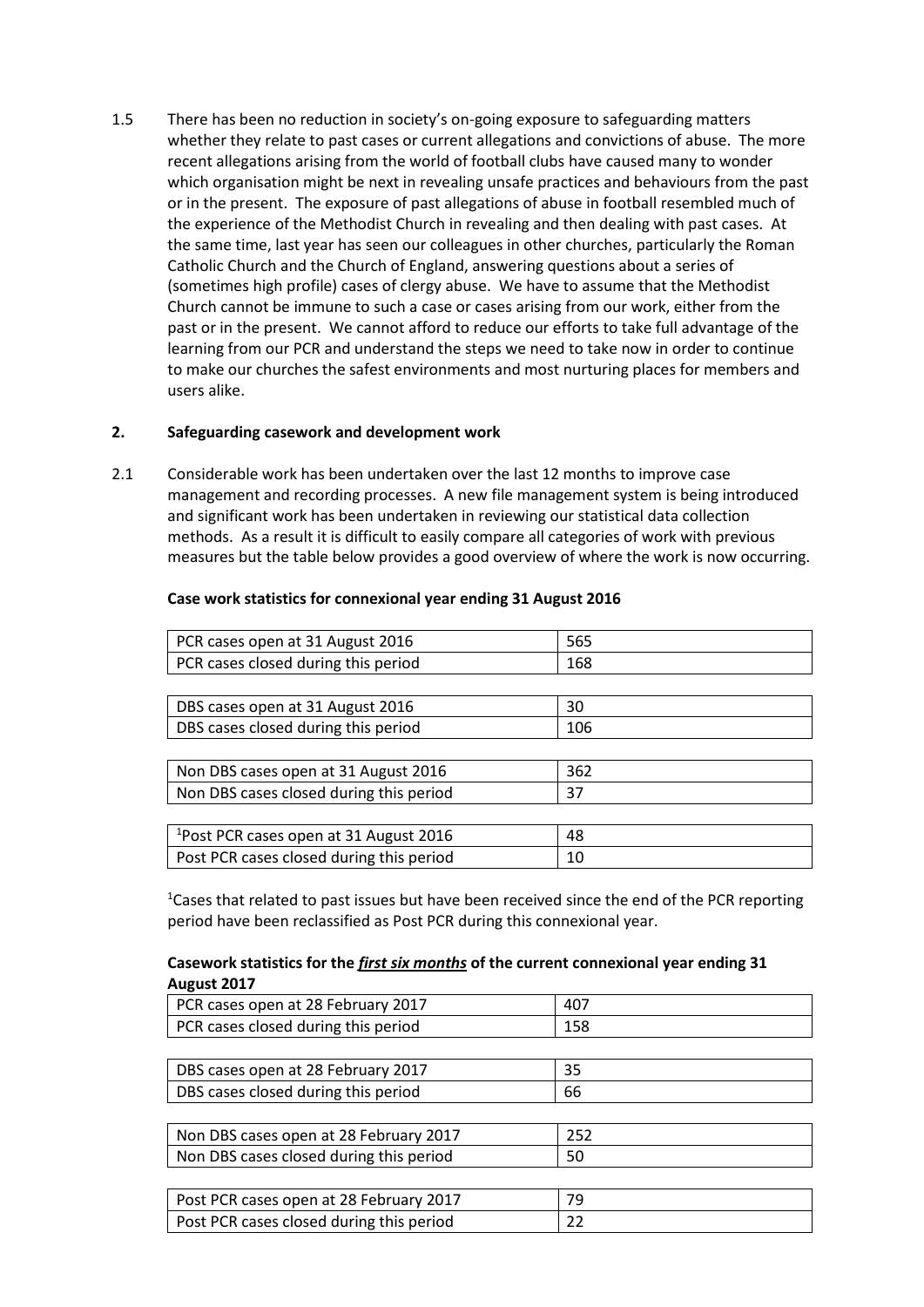#### **Risk assessments during connexional year 1 September 2015-31 August 2016** Number of panels commissioned and held: 18

| Outcome                  | Number | Appeals |
|--------------------------|--------|---------|
| Not cleared              |        |         |
| Restrictions on role and |        |         |
| Covenant of Care         |        |         |
| Cleared with conditions  |        |         |
| Resigned from role       |        |         |

- 2.3 The Strategy and Resources Committee, on behalf of the Council, is in the process of procuring a new provider for checking DBS applications, after many years of good service from the Churches' Agency for Safeguarding, and is seeking a body that can offer a balance of similar service and value for money. The new provider will take over from 1 January 2018.
- 2.4 The work of the Past Cases Review (PCR) Implementation Group is reported on separately. As can be seen from the statistics we are now counting new past cases as separate to the PCR in order to be able to complete the PCR work. It is very pleasing to report that almost 80% of the cases referred through the Past Cases Review have now been completed. The team has a target to complete the remaining case work by the end of August but it is very difficult to predict how involved or time consuming individual cases might be once contact is made and therefore there may be a need to continue beyond that point. This is being kept under review by the Safeguarding Adviser and the Connexional Secretary.
- 2.5 A new file management system is being piloted within the Safeguarding Team which will improve our reporting on types of cases being worked with and ability to report future trends.
- 2.6 Much time has been spent over the year, by the team and assisted by DSOs and other colleagues, in completely revising the 2010 *Safeguarding Procedures*. These were approved by the Council and are now online.
- 2.7 The working party to address the use of Covenants of Care in relation to Safeguarding (Memorial 35, 2015) is reported on separately.
- 2.6 The Safeguarding Adviser has contributed to the working party appointed by the Council on pornography in response to NM 2015/215. This is reported on in the report of the Methodist Council.

# **3. Safeguarding training**

- 3.1 The 2016 Conference decided that the frequency of undertaking Creating Safer Space training should change from five to four years from September 2017 in order to make sure that training content can keep pace with changes in legislation and safeguarding practices. The refreshed and revised *Foundation Modules* are now being used and work is underway to revise the Leadership Module during this year.
- 3.2 Work is underway to produce a new training programme for house groups to use and investigations are taking place about how online training can be incorporated to support the training resources on offer.
- 3.3 Discussions have taken place with Mission Partners to look at safeguarding practice both for those working in other countries and those coming to Britain in order to make sure they are suitably prepared for working in a new legal and social context.